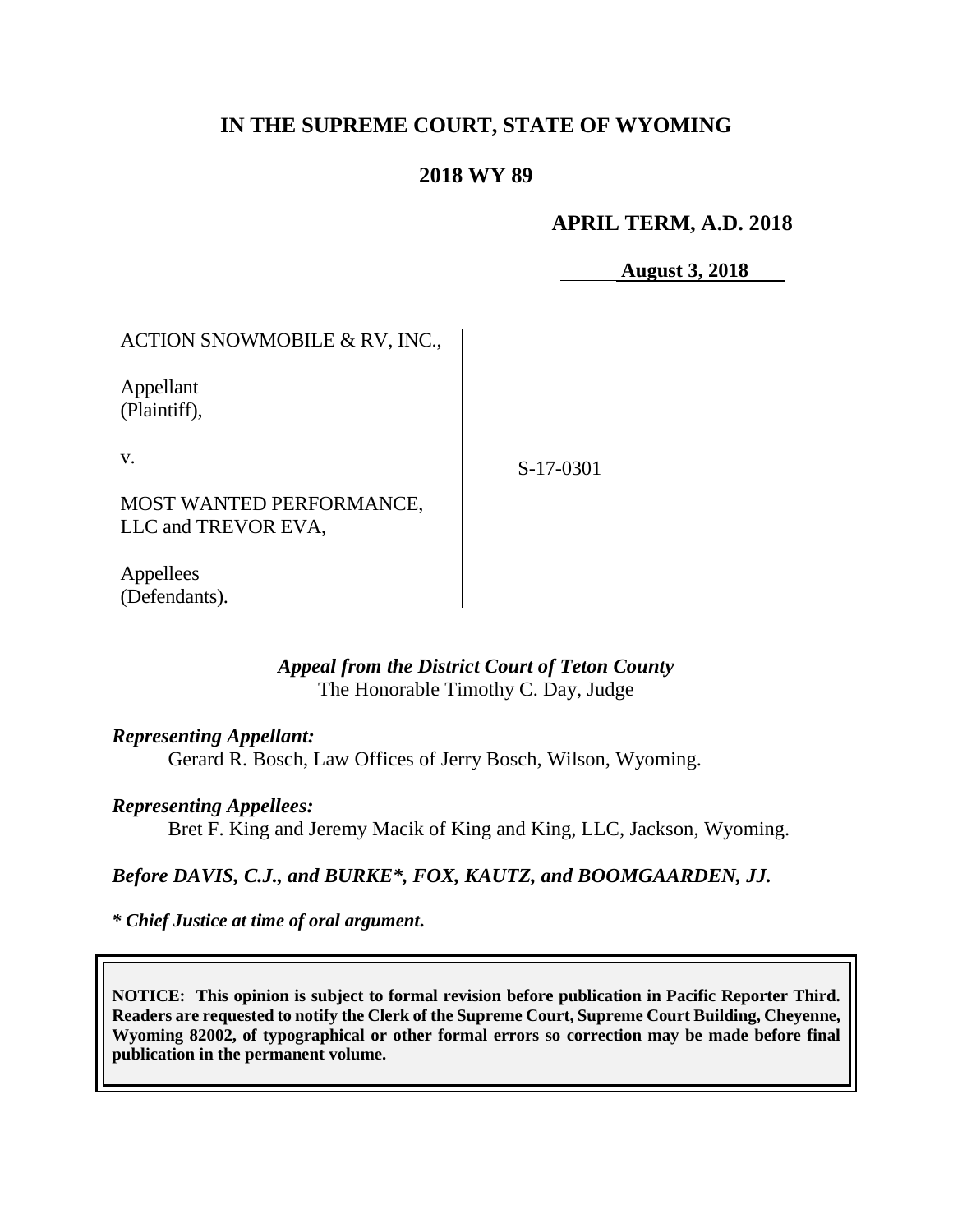**KAUTZ,** Justice.

[¶1] Appellant, Action Snowmobile & RV, Inc. (Action), filed a complaint against Appellees, Most Wanted Performance, LLC and one of its owners, Trevor Eva (collectively referred to as Most Wanted), regarding the circumstances under which Most Wanted purchased Action. Action brought claims of fraud, negligent misrepresentation, conversion, and civil conspiracy. The district court granted summary judgment in favor of Most Wanted on all claims. Action appeals the district court's decision. We affirm.

## **ISSUES**

[¶2] In this appeal, Action has raised six issues which can be condensed into the following four:

1. Did the district court err when it granted summary judgment in favor of Most Wanted on Action's fraud claim?

2. Did the district court err when it granted summary judgment in favor of Most Wanted on Action's negligent misrepresentation claim?

3. Did the district court err when it granted summary judgment in favor of Most Wanted on Action's civil conspiracy claim?

4. Did the district court err when it granted summary judgment in favor of Most Wanted on Action's conversion claim?

## **FACTS**

[¶3] Action was the only licensed Polaris snowmobile dealership in Teton County, Wyoming, and was run by its president, Shaun King. Most Wanted was a competitor company in Jackson, and while it did not sell snowmobiles, it offered maintenance service for snowmobiles and after-market add-ons and accessories. Most Wanted hoped to sell snowmobiles in the future and had called Polaris to inform the company of its interest. Although Polaris told Most Wanted it could not offer it a dealership, Mr. Eva was certain Mr. King and Action would eventually lose the Polaris license due to mismanagement.

[¶4] There were hard feelings between Mr. King and the owners of Most Wanted, much of which revolved around a performance part developed by Most Wanted that solved a recurring problem on Polaris snowmobiles. Mr. King and another one of his entities, Redneck Racing, had previously sued Most Wanted, claiming ownership of the performance part. According to Mr. Eva, Mr. King and Redneck Racing ended up losing the lawsuit that has become known as the "Redneck litigation."

[¶5] In November 2012, a company called CW Buffalo Partners, LLC (CW Buffalo) (owned by Dave Willis and Kevin Donovan) contacted Action and expressed interest in managing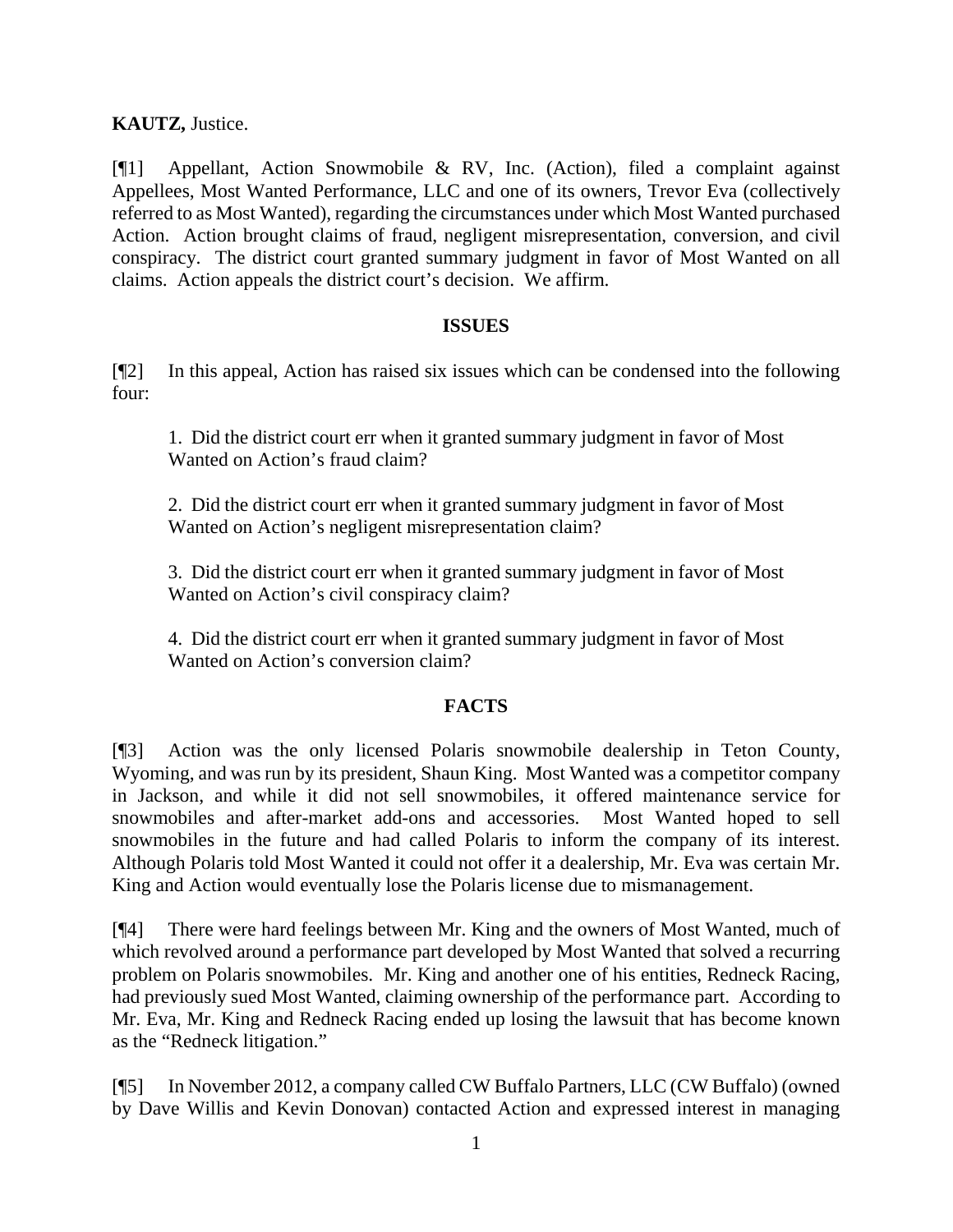Action. On January 23, 2013, Action (through Mr. King) executed an Asset Purchase Agreement and a Management Agreement with CW Buffalo. On March 15, 2013, CW Buffalo and Action sold Action to Most Wanted for \$234,000. The sale was memorialized with an Agreement for the Purchase and Sale of Assets and was signed by Mr. King and Mr. Willis on behalf of Action and CW Buffalo. On March 27, 2013, Action, Most Wanted and Polaris executed a Transfer and Assumption Agreement, which transferred Action's Polaris inventory to Most Wanted.

[¶6] In September 2014, Action filed a complaint against CW Buffalo, accusing CW Buffalo of fraud, negligent misrepresentation, and conversion during the 2013 transactions involving Action, CW Buffalo and Most Wanted. That lawsuit has been resolved, although the final outcome is not found in the record. Thereafter, Action filed a complaint against Most Wanted for fraud, negligent misrepresentation, civil conspiracy, and conversion relating to the same transactions. Generally, Action alleged that CW Buffalo and Most Wanted worked together to fraudulently convince Mr. King to sell Action so that Most Wanted could have the Polaris dealership.

[¶7] Most Wanted filed a motion for summary judgment, arguing no facts existed to support the claims in Action's complaint. In support of the motion, Most Wanted attached Mr. Eva's affidavit and accompanying exhibits, which explained the time line of all the transactions and any conversations he had with Mr. Willis and CW Buffalo. He also explained how he came into possession of Action's inventory. The exhibits to Mr. Eva's affidavit also included all of the agreements in question between the parties. Action opposed the motion and attached Mr. King's affidavit in support of its position. Action later filed a supplemental memorandum in opposition to summary judgment to which it attached Mr. Eva's deposition transcript, Mr. King's affidavit provided in the lawsuit against CW Buffalo, and paperwork associated with some of the snowmobiles Most Wanted acquired from Action. After a hearing, the district court determined Action had failed to provide any evidence that would support the claims in the complaint and, consequently, granted summary judgment in favor of Most Wanted. Action filed a timely notice of appeal.

#### **STANDARD OF REVIEW**

[¶8] We review a district court's summary judgment order *de novo*. When conducting this review, we

> review a summary judgment in the same light as the district court, using the same materials and following the same standards. *Snyder v. Lovercheck*, 992 P.2d 1079, 1083 (Wyo. 1999); *40 North Corp. v. Morrell*, 964 P.2d 423, 426 (Wyo. 1998). We examine the record from the vantage point most favorable to the party opposing the motion, and we give that party the benefit of all favorable inferences that may fairly be drawn from the record. *Id*. A material fact is one which, if proved, would have the effect of establishing or refuting an essential element of the cause of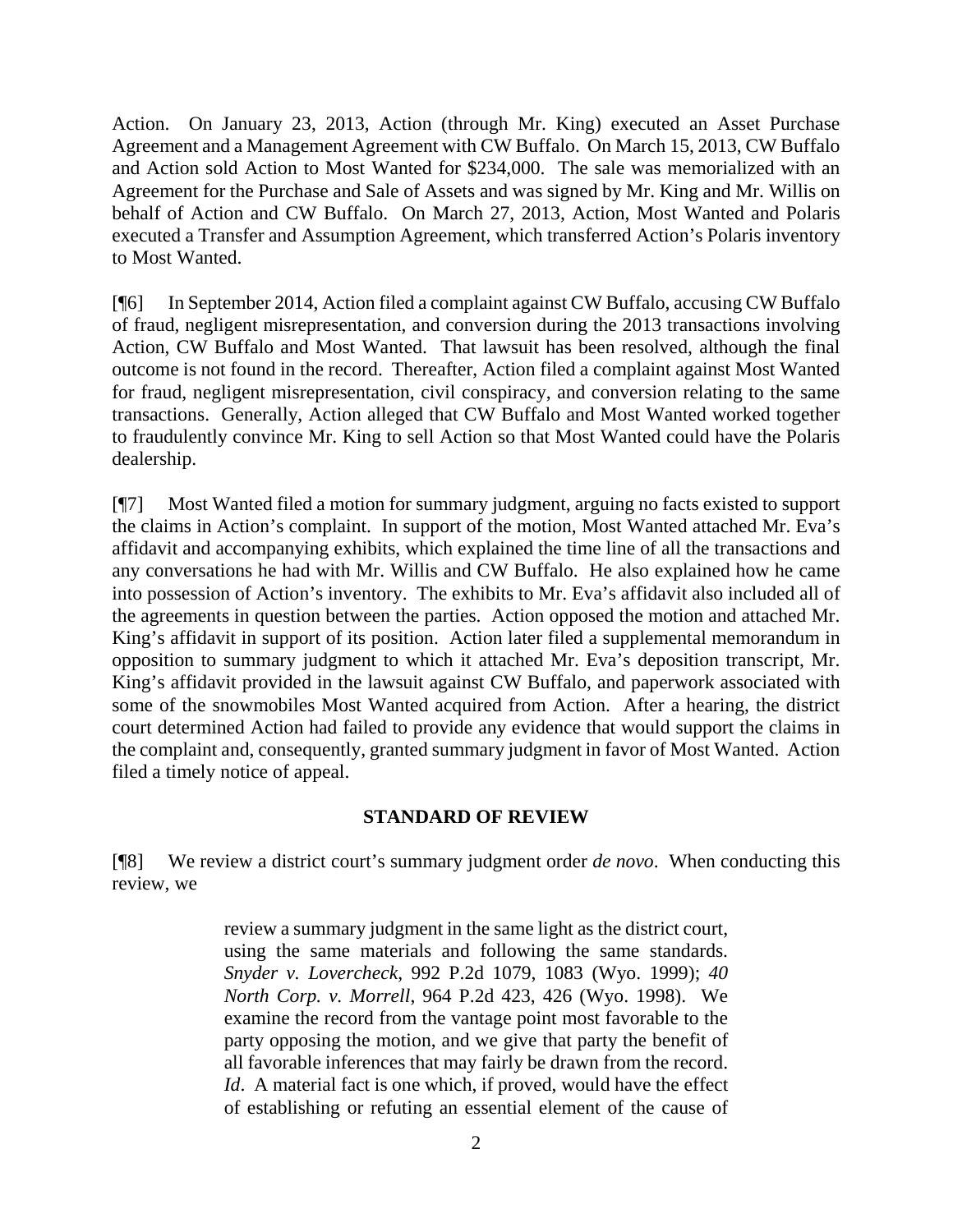action or defense asserted by the parties. *Id*. If the moving party presents supporting summary judgment materials demonstrating no genuine issue of material fact exists, the burden is shifted to the non-moving party to present appropriate supporting materials posing a genuine issue of a material fact for trial. *Roberts v. Klinkosh*, 986 P.2d 153, 155 (Wyo. 1999); *Downen v. Sinclair Oil Corp*., 887 P.2d 515, 519 (Wyo. 1994).

*Rogers v. Wright*, 2016 WY 10, ¶ 7, 366 P.3d 1264, 1269 (Wyo. 2016) (quoting *Inman v. Boykin*, 2014 WY 94, ¶ 20, 330 P.3d 275, 281 (Wyo. 2014)). We have further discussed each parties' burden and the requirements of those respective burdens:

> After a movant has adequately supported the motion for summary judgment, the opposing party must come forward with competent evidence admissible at trial showing there are genuine issues of material fact. Wyo.R.Civ.P. 56(e); *Hyatt v. Big Horn Sch. Dist. No. 4*, 636 P.2d 525, 528 (Wyo. 1981). The opposing party must affirmatively set forth material, specific facts in opposition to a motion for summary judgment, and cannot rely only upon allegations and pleadings . . ., and conclusory statements or mere opinions are insufficient to satisfy the opposing party's burden.

*Jones v. Schabron*, 2005 WY 65, ¶ 10, 113 P.3d 34, 37-38 (Wyo. 2005) (quoting *Downen v. Sinclair Oil Corporation*, 887 P.2d 515, 519 (Wyo. 1994)). The evidence supporting the opposition to summary judgment must be competent and admissible, "lest the rule permitting summary judgments be entirely eviscerated by plaintiffs proceeding to trial on the basis of mere conjecture or wishful speculation." *Id.*,  $\P$  11, 113 P.3d at 38. "Speculation, conjecture, the suggestion of a possibility, guesses, or even probability are insufficient to establish an issue of material fact. *Id*.

#### **DISCUSSION**

#### *Fraud and Negligent Misrepresentation Claims*

[¶9] The district court considered Action's claims for fraud and negligent misrepresentation together because the two claims are based on similar allegations. We will also consider these claims together. Action alleged Most Wanted, acting through CW Buffalo, made fraudulent and negligent misrepresentations to Action to induce it to enter into business agreements with CW Buffalo and Most Wanted. To prevail on the fraud claim at trial, Action would have to prove by clear and convincing evidence: 1) Most Wanted made a false representation intended to induce action by Action; 2) Action reasonably believed the representation to be true; and 3) Action relied on the false representation and suffered damages. *Birt v. Wells Fargo Home Mortg., Inc.*, 2003 WY 102, ¶42, 75 P.3d 640, 656 (Wyo. 2003). To prevail on the negligent misrepresentation claim, Action would have to prove by a preponderance of the evidence: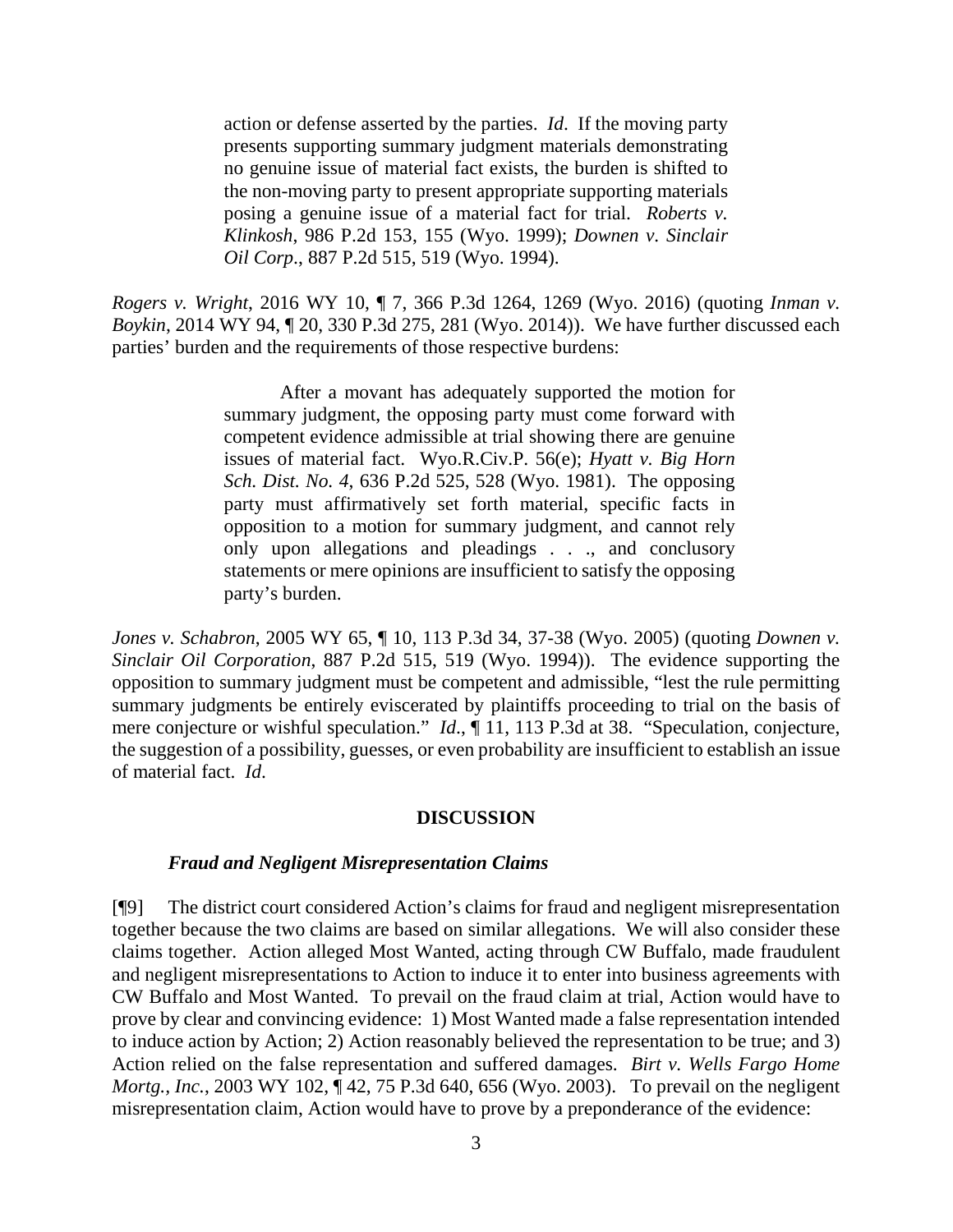One who, in the course of his business, profession or employment, or in any other transaction in which he has a pecuniary interest, [1] supplies false information for the guidance of others in their business transactions, is subject to liability for [2] pecuniary loss caused to them by [3] their justifiable reliance upon the information, if he fails to exercise reasonable care or competence in obtaining or communicating the information.

*Id*. Further, to prove CW Buffalo was acting as an agent of Most Wanted, Action must prove Most Wanted controlled the conduct of CW Buffalo. *Redco Constr. v. Profile Properties, LLC*, 2012 WY 24, ¶ 43, 271 P.3d 408, 420 (Wyo. 2012). Most Wanted moved for summary judgment on the basis that Action had provided only speculation to support its allegation that Most Wanted made any representations to Action, either directly or through CW Buffalo.

[¶10] In support of its motion, Most Wanted attached Mr. Eva's affidavit. Mr. Eva stated: "Neither I nor anyone else at Most Wanted had any discussions or communications with Shaun King where we would have made any representations of any kind to him." Mr. Eva further said:

> In no way was David Willis or Kevin Donovan ever acting as an agent of myself or Most Wanted in their dealings with Shaun King and Action. As I stated previously, there were hard feelings and we wanted nothing of any type of ongoing relationship with Willis, Donovan and particularly Shaun King. The only dealings of substance with Mr. Willis occurred after Willis asked if we were willing to buy Action and we said we were interested.

> At no time could or did we control or direct the actions or conduct of David Willis or Kevin Donovan in their dealings with Shaun King.

In the complaint, Action insinuated a meeting between Mr. Eva and Mr. Willis on December 15, 2012, at Sidewinders Restaurant in Jackson, was held to further their plan to gain control of Action, ultimately resulting in Most Wanted purchasing Action. Mr. Eva explained the circumstances surrounding the December  $15<sup>th</sup>$  meeting and that it had nothing to do with Most Wanted attempting to acquire Action:

> We heard that Dave Willis was spending a lot of time at Action and so assumed that he had developed some relationship with Shaun King and he wasn't coming into our shop anymore. Dave Willis called several times and tried to talk to one of our other owners, Tyler Doucette, to 'discuss the Redneck litigation', but Tyler wanted nothing to do with him or Shaun King. But that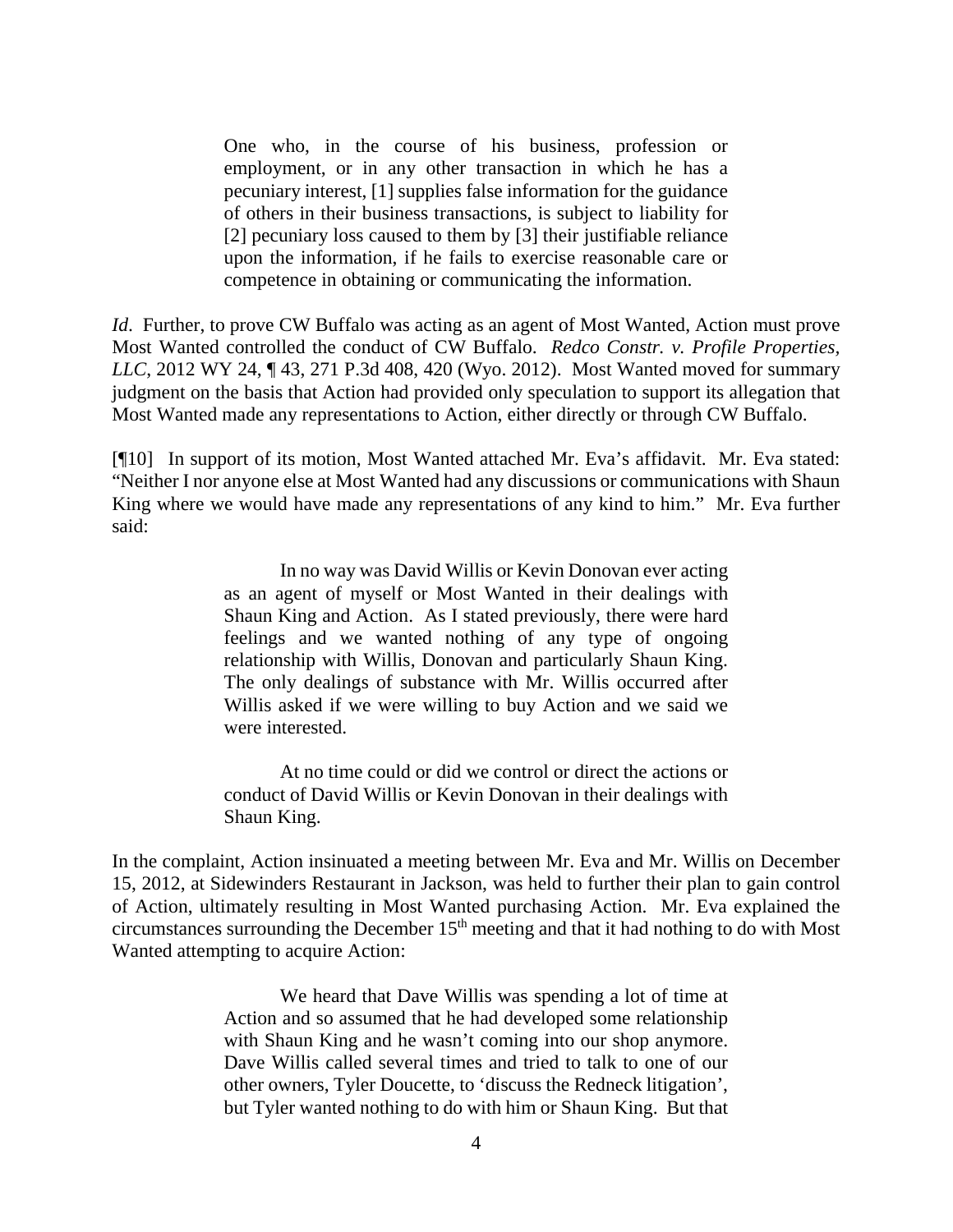he wanted to 'discuss the Redneck litigation', reaffirmed our belief that he had some relationship with Shaun King and Action.

In December, I called Dave Willis and said I would talk to him. I thought this was a good opportunity to meet with him to see if he was proposing a way to resolve the litigation.

I met him at Sidewinder's restaurant in Jackson, Wyoming on December 15, 2012. At the meeting he told me that he was the owner of Action and that he was going to give the performance kit to Polaris. I told him that it was not his to give. The discussion became rather heated and he told me that "I'm the f\*\*\*\*ng owner of Action and I'll do what I want with it." I told him I didn't believe that he was the owner of Action and I was done talking to him until he proved he owned it.

I admit that I was also upset with him as I felt that he had taken some of what I had told him about our long-term plans and desires about the Polaris dealership and had gone to Shaun King, invested money to save the Action business and thus prevent or delay what I thought was the certain collapse of Action through mismanagement.

Mr. Eva also explained that most of his interactions with Mr. Willis ended with Mr. Willis being asked to leave Most Wanted's premises and that Most Wanted had no interest in various offers made by CW Buffalo. These offers included CW Buffalo and Action purchasing Most Wanted and CW Buffalo, Action, and Most Wanted merging into one business.

[¶11] This evidence, if undisputed, establishes that Most Wanted did not make any direct representations to Action regarding any business transactions. Further, this evidence demonstrates that CW Buffalo was not acting as an agent of Most Wanted. Therefore, Most Wanted carried its burden of demonstrating it was entitled to judgment as a matter of law on these claims. The burden then shifted to Action to provide competent and admissible evidence, and not speculation, conjecture, or the suggestion of a possibility or probability, that the material facts as presented in Mr. Eva's affidavit are actually in dispute. *Jones*, 2005 WY 65, ¶ 11, 113 P.3d at 38.

[¶12] The record shows Action failed to carry its burden of showing any material fact in dispute regarding the fraud and negligent misrepresentation claims. Action's response in the district court was riddled with conclusory statements without citation to evidence in the record that supports such conclusions. For example, Action states:

• "The factual allegations, construed in the light most favorable to Plaintiff, show that there are many badges of fraud here. CW [Buffalo] made false representations to Action. Most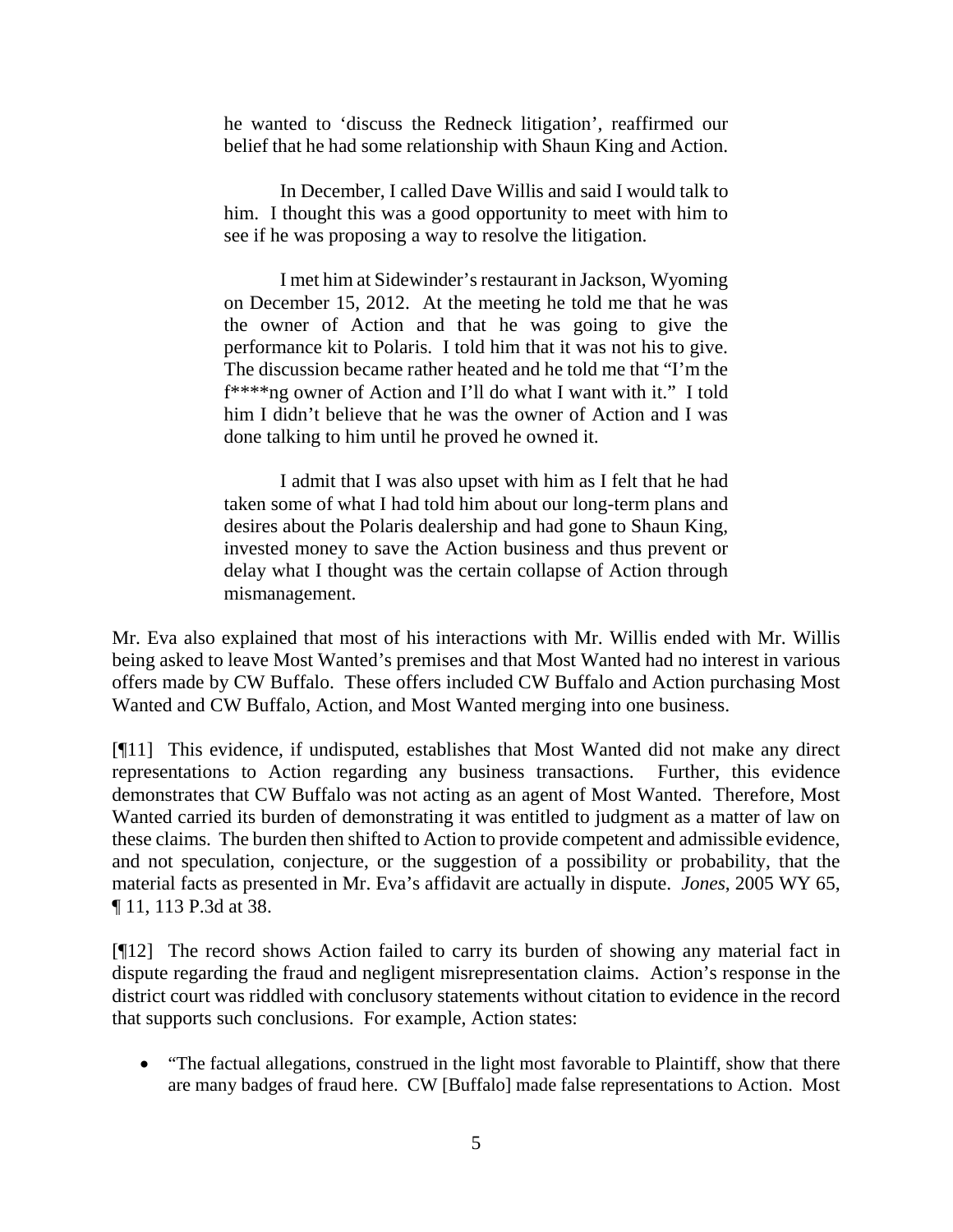Wanted then made false representations to Action. Plaintiff relied on the representations and suffered damages."

- "CW [Buffalo] and Most Wanted were acting in concert to take the Polaris dealership away from Action and transferred to Most Wanted."
- "Plaintiff has shown that CW [Buffalo] and Most Wanted had communications prior to any documents being signed. The short duration between the first [Asset Purchase Agreement] and the letter of intent is evidence of fraud."
- "Further, Most Wanted made promises in writing that it would assume certain liabilities to Action's customers – a promise they made to induce Action into singing [sic] the second agreement in April – Promises Most Wanted never planned on keeping."

These conclusory statements are merely a second recitation of the allegations contained in Action's complaint and do not constitute evidence. *See Jones*, ¶ 10, 113 P.3d at 37-38. Further, some of Action's specific factual allegations in the response have no citation to where the evidence can be found. For example, without citation to the record, Action states: "Eva told Willis in an email if you get the business I will buy the franchise from you." This is insufficient for Action to overcome its burden in the summary judgment proceedings. W.R.C.P.  $56(c)(1)(a)$  (party asserting a fact is genuinely disputed must support the assertion by citing to particular parts of the materials in the record).

[¶13] Although Action does not give any pinpoint cites in the discussion contained in its response to Most Wanted's motion, it attached Shaun King's affidavit as support to defeat summary judgment. However, much of Mr. King's affidavit suffers from the same conclusory statements found in Action's response. "An affidavit or declaration used to support or oppose a motion [for summary judgment] must be made on personal knowledge, set out facts that would be admissible in evidence, and show that the affiant or declarant is competent to testify on the matters stated." W.R.C.P.  $56(c)(4)$ . Many of the statements in Mr. King's affidavit are conclusory statements that are not based on personal knowledge and would not be admissible as evidence. In fact, Mr. King's affidavit generally is a timeline of what he alleges occurred and not facts to which he can personally attest. For example, he states:

- "CW [Buffalo] and Most Wanted were working together to get the Polaris dealership away from Action."
- "I did not know CW [Buffalo] was conspiring with Most Wanted to take the Polaris dealership rights."
- "I was not aware that CW [Buffalo] was acting on behalf of Most Wanted when they made all these representations to me."

To the extent some of the information in the affidavit is admissible, it does not demonstrate a dispute regarding a material issue of fact. Of significance, Mr. King discusses representations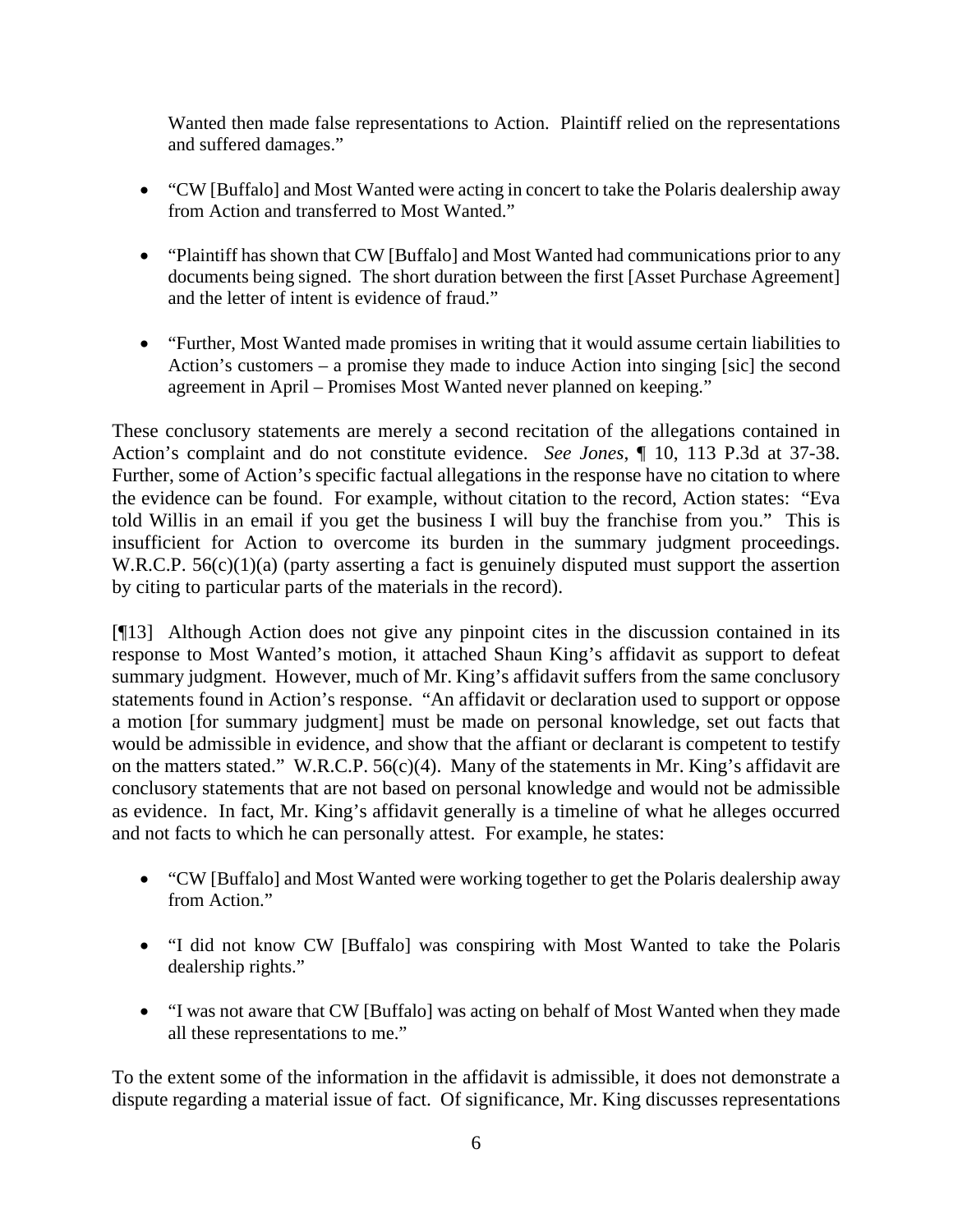made by CW Buffalo to Action. However, the fact that CW Buffalo made representations to Action standing alone does not create a dispute about whether those representations were false or done at the behest of Most Wanted. Action needed to present admissible and competent facts, not conclusions, showing that the representations were false, and that Most Wanted controlled CW Buffalo when the representations were made.

[¶14] Action also argues the district court ignored evidence it thinks supports its claim that Most Wanted never intended to pay the liabilities it assumed when it acquired Action. Action's appellate brief does not cite to anything in the record to support this contention other than its complaint. Again, the complaint is not evidence. *See Jones*, ¶ 10, 113 P.3d at 37-38 (party opposing summary judgment cannot rely only upon allegations and pleadings, but must come forward with competent evidence admissible at trial showing a genuine issue of material fact). Action suggested to the district court that Most Wanted's intent to never pay Action's liabilities was demonstrated by how Most Wanted computed the purchase price. In his deposition, Mr. Eva explained Mr. King had offered in the past to sell the Polaris dealership to Most Wanted for \$300,000. Therefore, Mr. Eva's consideration began at \$300,000 and he then deviated downward from that amount to account for the outstanding liabilities he would assume in purchasing Action. Despite Action's suggestions to the contrary, this testimony does not suggest Most Wanted never intended to pay Action's liabilities. In fact, it demonstrates the opposite, particularly in conjunction with Mr. Eva's further testimony describing the various liabilities Most Wanted did pay. Additionally, while Mr. King asserted in his affidavit that he had received letters and phone calls from creditors and customers demanding payments on debts Most Wanted assumed in the purchase of Action, Action has not provided those letters or any affidavits from these various creditors.

[¶15] Action failed to provide facts to support its allegations of false statements or an agency relationship between CW Buffalo and Most Wanted. Consequently, we conclude those allegations are based solely on speculation and conjecture, which is insufficient to satisfy Action's burden of demonstrating a genuine issue of material fact. *See Jones*, ¶ 11, 113 P.3d at 38. Because Action did not present competent and admissible evidence showing that Most Wanted made any false representations, or that CW Buffalo made false representations at the behest of Most Wanted, the district court properly granted summary judgment in favor of Most Wanted on the fraud and negligent misrepresentation claims.

# *Civil Conspiracy Claim*

[¶16] Action alleges that Most Wanted and CW Buffalo conspired with one another to engage in a series of fraudulent acts and communications that would ultimately conclude with Most Wanted "stealing" the Polaris dealership from Action. In order to bring a civil conspiracy claim, a plaintiff must state an underlying cause of action in tort. *White v. Shane Edeburn Constr., LLC*, 2012 WY 118, ¶ 30, 285 P.3d 949, 958 (Wyo. 2012). The plaintiff must then prove: "(1) two or more persons; (2) an object to be accomplished; (3) a meeting of the minds in the object or course of action; (4) one or more unlawful overt acts; and (5) damages as the proximate cause thereof." *Id*.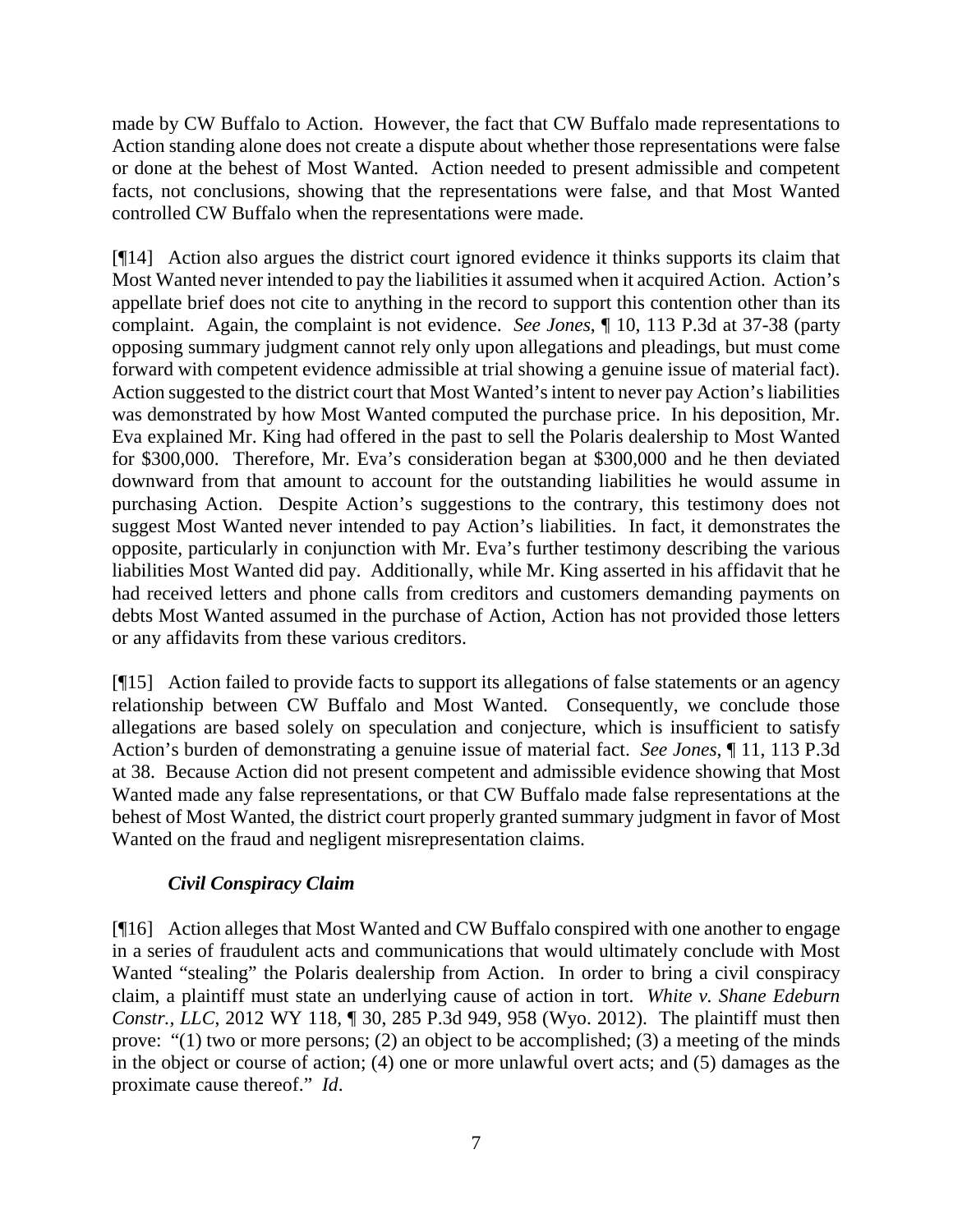[¶17] Just as with the claims of fraud and negligent misrepresentation, Most Wanted made a prima facie showing that Most Wanted and CW Buffalo did not engage in discussions regarding a nefarious takeover of Action. Mr. Eva's affidavit demonstrates that discussions between Most Wanted and CW Buffalo before CW Buffalo took over the management of Action were about (1) the "Redneck Litigation" or (2) Action and CW Buffalo buying out Most Wanted, and not about any improper takeover of Action. Further, those conversations indicated disagreement between CW Buffalo and Most Wanted, not a conspiracy. Just as with the fraud and negligent misrepresentation claims, Action has failed to carry its burden of producing evidence showing a disputed fact about these discussions. Action did not present any facts which could establish that Most Wanted and CW Buffalo had a meeting of the minds to "steal" the Polaris dealership from Action. The district court properly granted summary judgment in favor of Most Wanted on this claim.

#### *Conversion Claim*

[¶18] Action claims in early February 2013, Most Wanted, with the assistance of CW Buffalo, converted Action's inventory, computers, and files to its own use while Mr. King was out of the country. In its summary judgment order, the district court determined that Most Wanted acquired the inventory without fault. It also determined that a release of liability clause in the March 15 sale agreement signed by Action released any claim Action had against Most Wanted regarding the inventory. That language states:

> 11.4 Mutual Release. Without negating or limiting Buyer's [Most Wanted] and Seller's [CW Buffalo] indemnity obligations to each other as stated in this Article 11, upon all of the representations and warranties made by all of the parties hereto being true as of the closing of this Agreement and remaining true thereafter, and upon all of the mutual promises and covenants contained herein being performed by each party so obligated, then:

> a. Action Snowmobile and RV Inc. and Shaun King do thereafter release, remise, and forever discharge all claims, actions, causes of actions, demands, damages, and losses whether past or future, known or unknown, whether in equity or in law, including specifically all claims for general damages, special damages, compensatory damages, punitive damages, exemplary damages, costs of litigation, counsel fees and/or attorneys' fees, against Seller [CW Buffalo] and Buyer [Most Wanted] and their stockholders, members, directors, employees, insurers, attorneys, heirs, successors, or assigns arising or in any way connected to the Business and/or the Assets and/or the Action/CW APA.

This agreement was signed by Action, Most Wanted, and CW Buffalo. The district court correctly acknowledged that if the contract had been procured by fraud, the release language